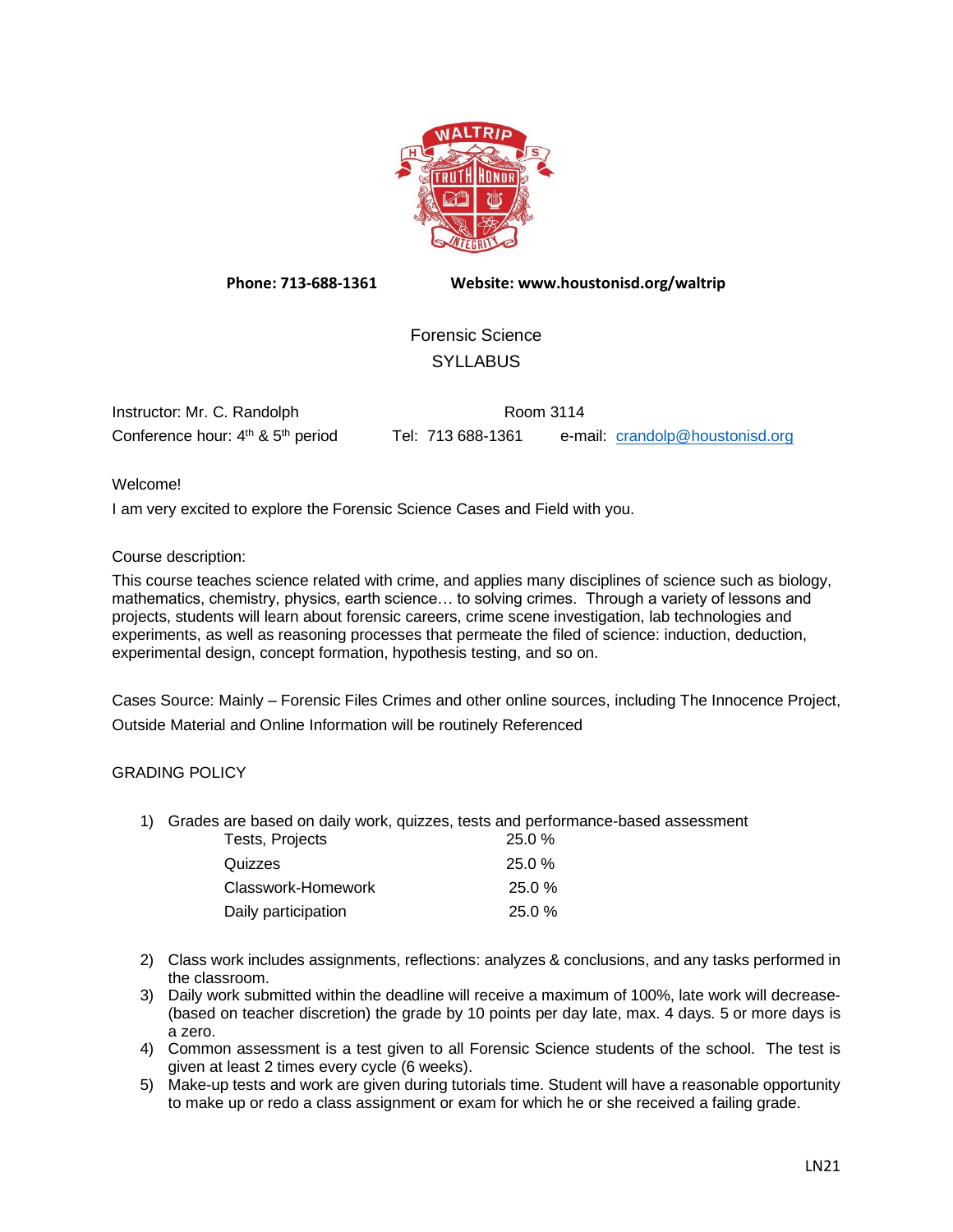### 6) HOMEWORK

When homework is assigned, the student is expected to have the work completed upon entering the class the next meeting day.

# **CLASS RULES**

**Be on time and participate in the class**

**Be prepared (Laptop. pencil, pen, notebook, e-Textbook daily).**

All students will be silent and respectful while other students read aloud

**Respect the Adult in charge, yourself and your Peers.**

### MATERIALS

Pen Pencil Writing paper Metric ruler Composition Notebook All work is required to have a proper heading

## **Plagiarism, Cheating, and Academic Integrity**

Work in groups is encouraged. Avoid plagiarism and cheating. This is a great year with a lot of challenges, and we will conclude it with success.

\_\_\_\_\_\_\_\_\_\_\_\_\_\_\_\_\_\_\_\_\_\_\_\_\_ \_\_\_\_\_\_\_\_\_\_\_\_\_\_\_\_\_\_\_\_\_\_\_\_\_\_ \_\_\_\_\_\_\_\_\_

**Parent Signature Student name Date**

Fire Alarm/Fire Drill:

At the sound of a fire alarm, students should quickly walk out of the classroom in a single-file line. We will take the back stairs down to out destination. You should quickly respond while I am checking the roster and calling your name.

During the entire year, we will cover:

- 1. Observation skills
- 2. Crime-Scene investigation and Evidence Collection
- 3. Hair Analysis
- 4. A study of Fibers and Tetiles